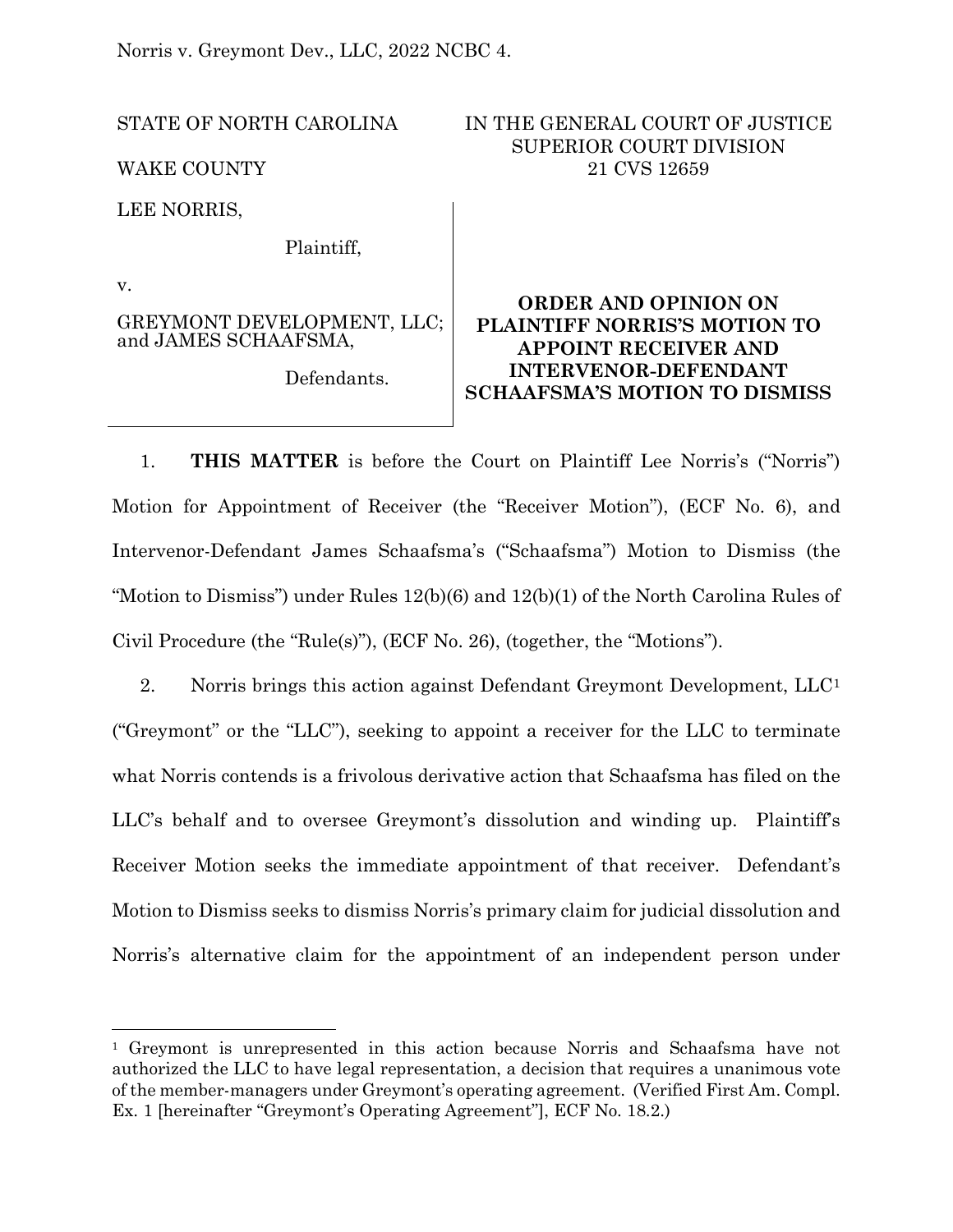N.C.G.S. § 57D-8-03(f) to decide whether Schaafsma's derivative lawsuit should be maintained.

3. Having considered the Motions, the related briefing, appropriate matters of record, and the arguments of counsel at the hearing on the Motions, the Court, in the exercise of its discretion and for the reasons set forth below, **GRANTS** Defendant's Motion to Dismiss, **DISMISSES** Plaintiff's claims with and without prejudice as provided herein, and **DENIES** Plaintiff's Receiver Motion as moot.

*Graebe Hanna & Sullivan, PLLC, by Christopher T. Graebe and John William Graebe,[2](#page-1-0) for Plaintiff Lee Norris.*

*Young Moore and Henderson, P.A., by Walter E. Brock and Rachel H. Boyd, for Defendant James Schaafsma.*

*Defendant Greymont Development, LLC is unrepresented and thus did not participate or appear.*

Bledsoe, Chief Judge.

### I.

## FACTUAL AND PROCEDURAL BACKGROUND

4. Norris and Schaafsma are 50/50 member-managers of Greymont, a North Carolina limited liability company that develops real estate. (Verified First Am. Compl. ¶¶ 2, 4–5 [hereinafter "Am. Compl."], ECF No. 18.) Greymont has no employees, and its operating agreement, requires practical unanimity on all decisions. (Am. Compl. ¶¶ 6–8; Greymont's Operating Agreement ¶ 3.) Norris and Schaafsma are also two of four member-managers of 4Line, LLC ("4Line"), f/k/a 5 Guys Management, LLC, a North Carolina limited liability company. (Am. Compl.

<span id="page-1-0"></span><sup>2</sup> Plaintiff's counsel joined Morningstar Law Group after the Motions were briefed and argued. (*See* ECF Nos. 34, 35.)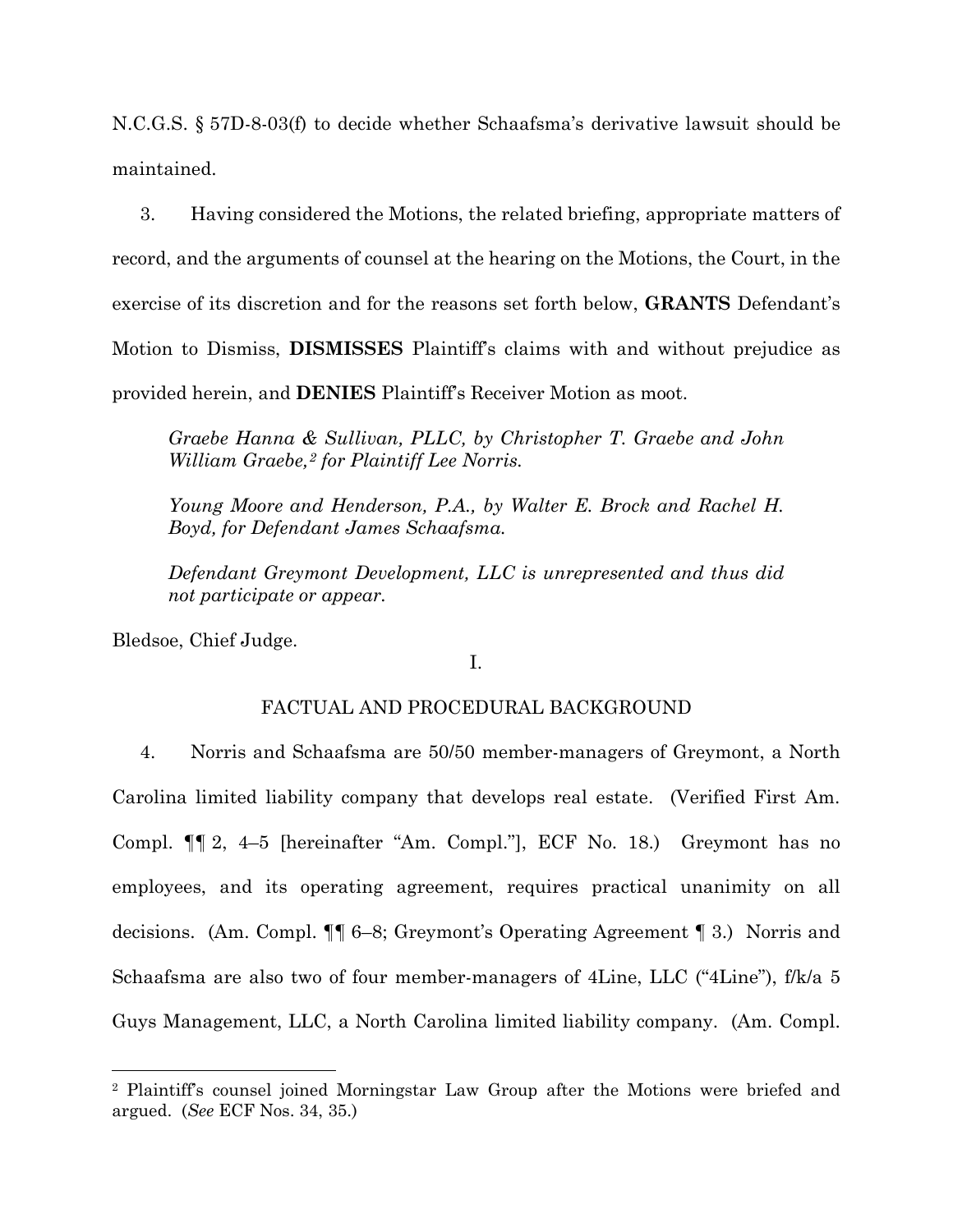¶ 9.) 4Line, in turn, is a member-manager of three limited liability companies that provide real estate development services on projects of the same name: 512 Gordon Street, LLC ("512 Gordon"); 522 S Harrington, LLC ("522 Harrington") and 518 Morehead, LLC ("518 Morehead"). (Am. Compl. ¶ 9.)

5. Norris alleges that Greymont has wound down its services in connection with 512 Gordon. (Am. Compl. 12.) He also pleads that "no material work remains to be done" in connection with 522 Harrington and that the 522 Harrington project is "substantially complete" (Am. Compl. ¶¶ 13, 54).[3](#page-2-0) 

6. The parties' dispute has at its core a development agreement that Greymont entered with 518 Morehead in July 2019 (the "Development Agreement"). (Am. Compl. ¶ 20.) Norris pleads that the Development Agreement contemplated two phases and that the first, pre-construction phase was agreed upon and fully funded while the second, development phase was not. (Am. Coml.  $\P\P$  21–27.) Norris alleges that 518 Morehead timely paid the full development fee of \$60,000 for the first, preconstruction phase, but in February 2021, before the second, development phase could proceed, 518 Morehead sold the real estate involved because the COVID-19 pandemic made it unfeasible to complete the project. (Am. Compl. ¶¶ 29, 31–34.)

<span id="page-2-0"></span><sup>3</sup> In opposing Norris's Receiver Motion, Schaafsma contends by affidavit that Greymont has "ongoing obligations" as to 522 Harrington, including an "active dispute with the [property's] general contractor" and the disposition of "1,700 square feet of unfinished and unsold commercial space[.]" (Suppl. Aff. of Schaafsma ¶¶ 6–11, ECF No. 28.) The Court does not consider these assertions, however, in considering Schaafsma's motion to dismiss under Rule 12(b)(6) because "[a]s a general proposition, a trial court's consideration of a motion brought under Rule 12(b)(6) is limited to examining the legal sufficiency of the allegations contained within the four corners of the complaint." *Khaja v. Husna*, 243 N.C. App. 330, 338–39 (2015) (cleaned up).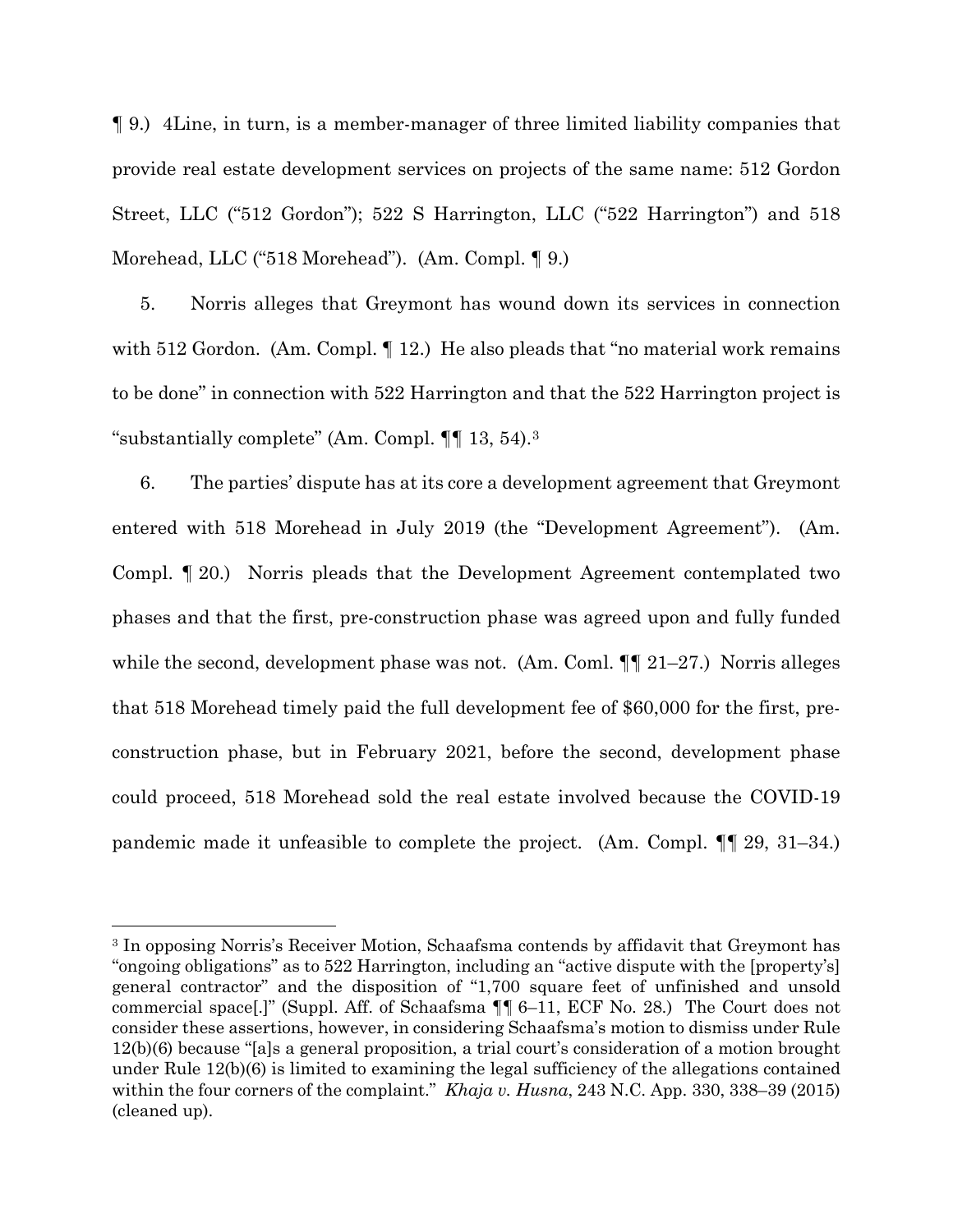Schaafsma contends that, because the sale of the 518 Morehead project improperly terminated the Development Agreement, Greymont is therefore owed over \$750,000 in development fees. (Am. Compl. ¶¶ 38–39.) Norris disagrees and contends that Greymont has been paid its full development fee for its work on the 518 Morehead project. (Am. Compl. ¶ 49.)

7. On 1 June 2021, Schaafsma, acting for Greymont and without Norris's consent, filed a lawsuit against 518 Morehead in Wake County Superior Court seeking to recover the \$750,000 in development fees Schaafsma contends 518 Morehead owes to Greymont. (Am. Compl. ¶ 38.) Schaafsma subsequently caused Greymont to dismiss that litigation, (Am. Compl. ¶ 45), and, on 9 September 2021, Schaafsma filed a derivative action on behalf of Greymont seeking the same relief. (Am Compl. ¶ 48.) Norris opposes Schaafsma's litigation, contending that Schaafsma's derivative action is frivolous and asserting that 518 Morehead has paid all sums due under the Development Agreement. (Am. Compl. ¶ 49.) Norris further pleads that he is powerless to terminate Schaafsma's derivative action because he cannot take unilateral action to that effect under Greymont's operating agreement. (Am. Compl. ¶¶ 56, 59.)

8. Based on the parties' disagreement over the filing and maintenance of the derivative litigation, Norris alleges that he and Schaafsma are deadlocked in the management and business operations of Greymont, requiring that Greymont be dissolved. (Am. Compl. ¶¶ 56–57.) Relying on this contention, Norris filed the Verified Complaint initiating this action on 16 September 2021 containing a single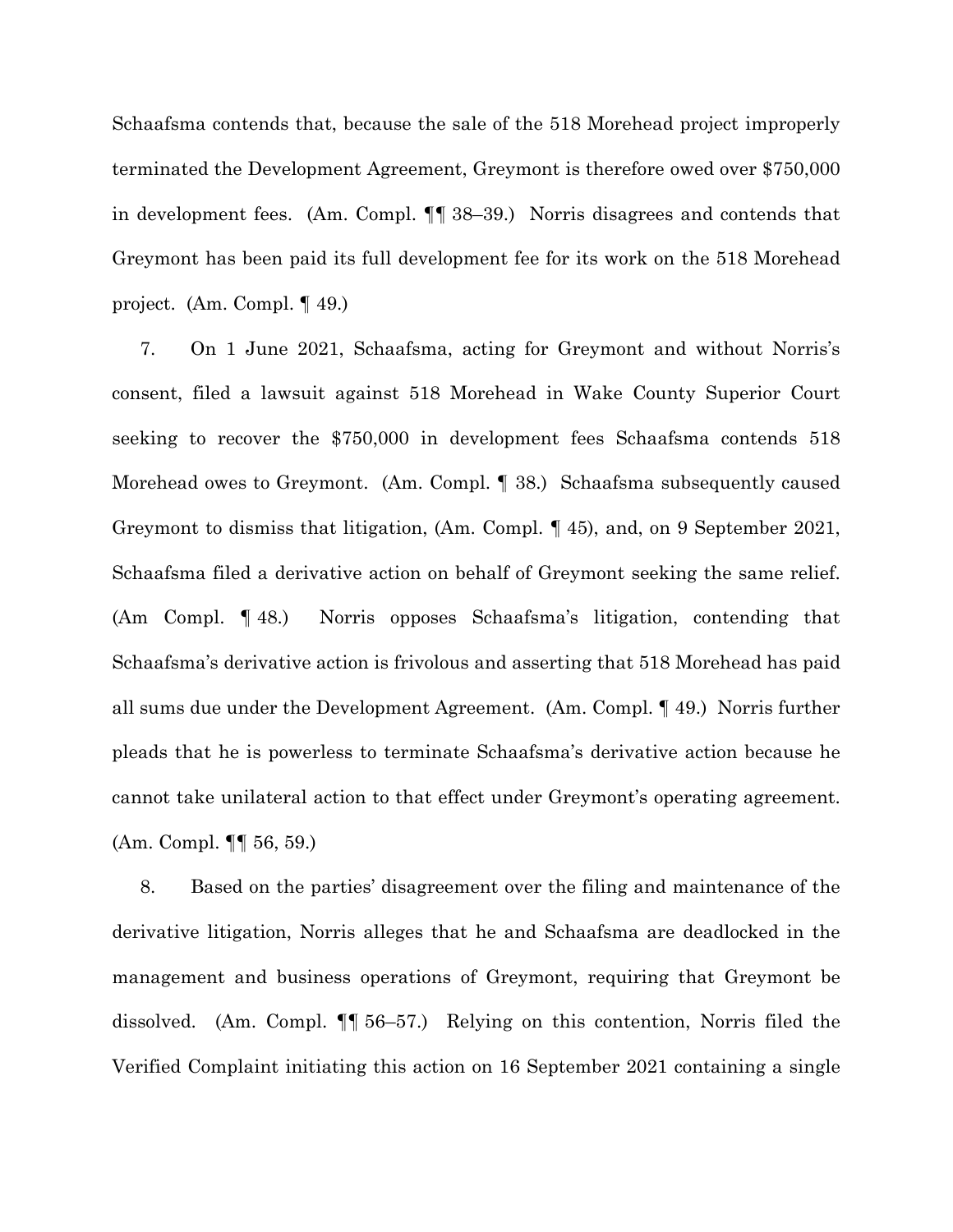claim for judicial dissolution. (Verified Compl. ¶¶ 38–42, ECF No. 3.) He filed the Receiver Motion soon thereafter and asks this Court to empower the receiver to "manage the business of [Greymont] pending the Court's determination on Plaintiff's claim for dissolution, including but not limited to acting on behalf of the LLC to determine whether [maintaining Schaafsma's derivative suit] is in the best interests of Greymont under N.C.G.S. 57D-8-03." (Pl.'s Mot. for Appointment of Receiver [hereinafter "Receiver Mot."], ECF No. 6.)

9. Schaafsma intervened in this action on 13 October 2021, (Consent Order Allowing Intervention and Extension of Time, ECF No. 13), and promptly moved to dismiss the Verified Complaint, (Intervenor's Mot. to Dismiss, ECF No. 14). On 10 November 2021, however, Norris filed a Verified Amended First Complaint ("Amended Complaint"), mooting Schaafsma's motion, (Order Denying Def. James Schaafsma's Mot. to Dismiss, ECF No. 22). In addition to reasserting Norris's claim for judicial dissolution, Norris's Amended Complaint includes an alternative claim asking the Court to appoint an independent person under section 57D-8-03(f) to decide whether maintaining the derivative suit against 518 Morehead is in Greymont's best interests. (Am. Compl. ¶¶ 60–70.)

10. On 23 November 2021, Schaafsma filed the Motion to Dismiss seeking the dismissal of both Norris's claim for dissolution (under Rule 12(b)(6)) and Norris's alternative claim under section 57D-8-03(f) (under Rules 12(b)(6) and 12(b)(1)). (Br. Supp. Mot. Dismiss and Surreply to Pl.'s Mot Appointment of Receiver 23–27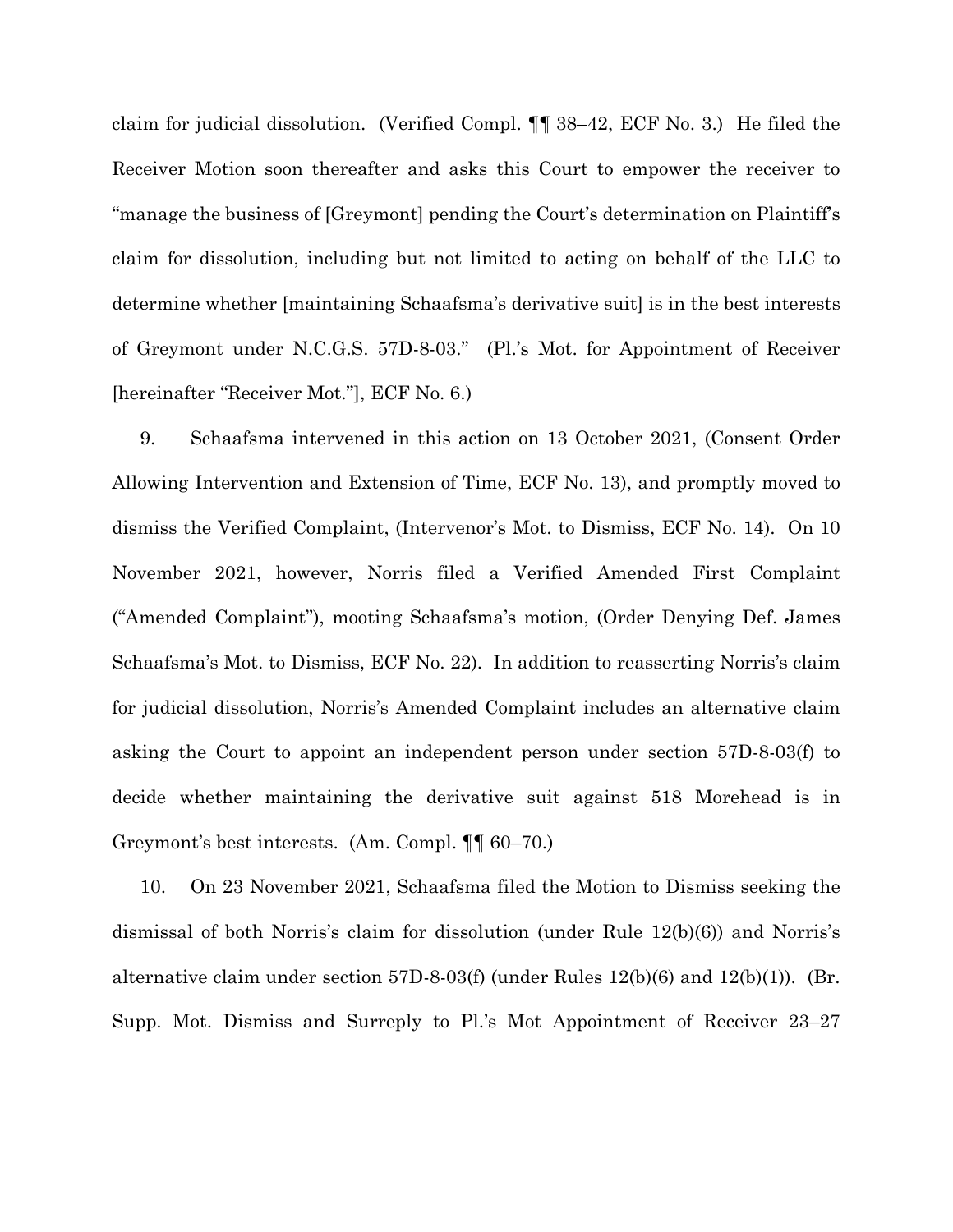[hereinafter "Schaafsma's Br. Supp. Mot. Dismiss and Surreply to Receiver Mot."], ECF No. 27.)

11. After full briefing, the Court convened a hearing (the "Hearing") on the Motions on 8 December 2021, at which all represented parties were represented by counsel. The Motions are now ripe for resolution.

#### II.

#### LEGAL STANDARD

12. "A motion to dismiss under Rule 12(b)(6) tests the legal sufficiency of the complaint by presenting 'the question whether, as a matter of law, the allegations of the complaint, treated as true, are sufficient to state a claim upon which relief can be granted under some [recognized] legal theory.' " *Forsyth Mem'l Hosp., Inc. v. Armstrong World Indus., Inc.*, 336 N.C. 438, 442 (1994) (quoting *Lynn v. Overlook Dev.*, 328 N.C. 689, 692 (1991)). Accordingly, the Court must view the allegations in the complaint "in the light most favorable to the non-moving party." *Christenbury Eye Ctr., P.A. v. Medflow, Inc.*, 370 N.C. 1, 5 (2017) (quoting *Kirby v. N.C. Dep't of Transp.*, 368 N.C. 847, 852 (2016)).

13. "When considering a [Rule] 12(b)(6) motion to dismiss, the trial court need only look to the face of the complaint to determine whether it reveals an insurmountable bar to plaintiff's recovery." *Kemp v. Spivey*, 166 N.C. App. 456, 461 (2004) (quoting *Locus v. Fayetteville State Univ.*, 102 N.C. App. 522, 527 (1991)). Further, "the complaint is to be liberally construed, and the trial court should not dismiss the complaint unless it appears beyond doubt that [the] plaintiff could prove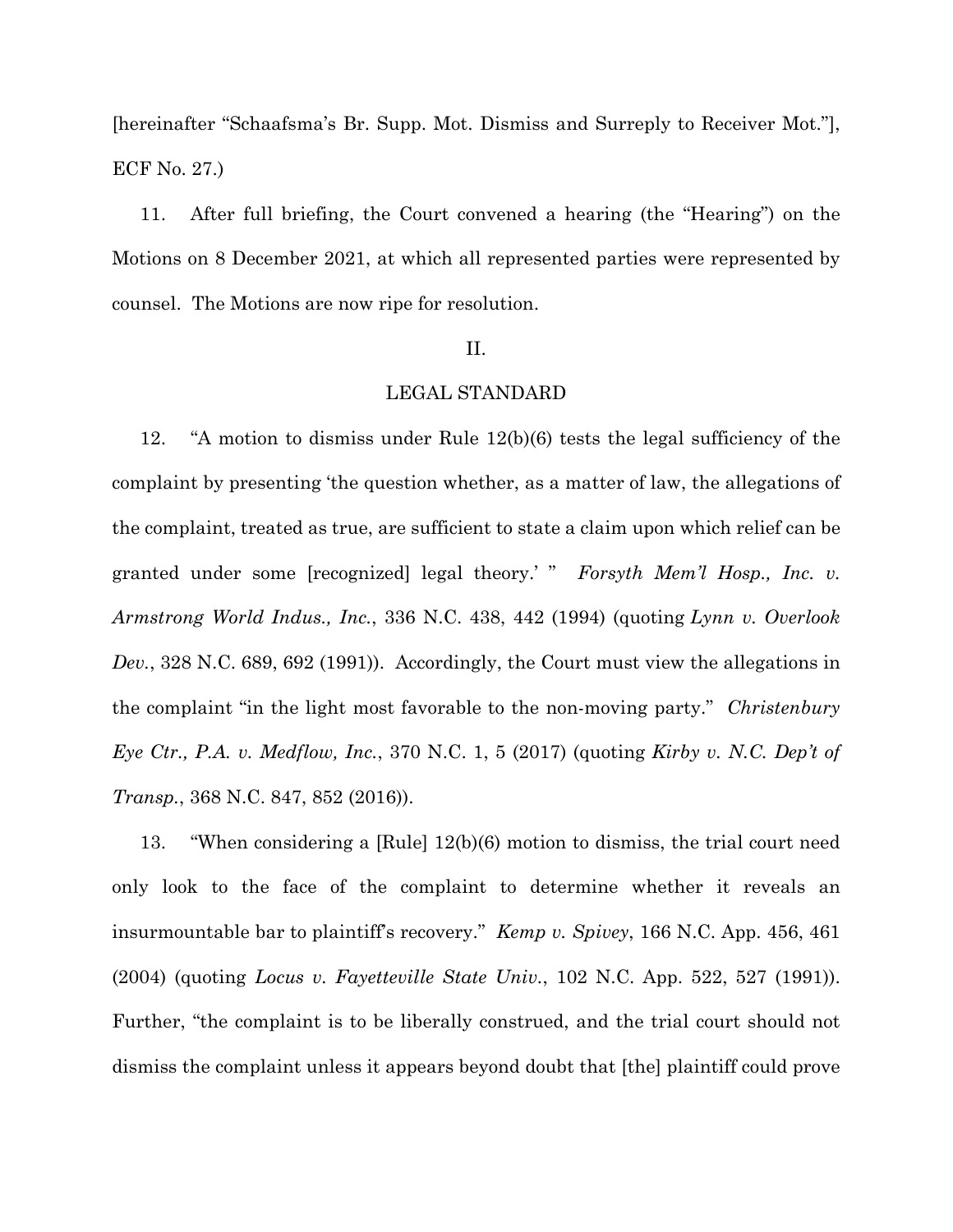no set of facts in support of his claim which would entitle him to relief." *State ex rel. Cooper v. Ridgeway Brands Mfg., LLC*, 362 N.C. 431, 444 (2008) (quoting *Meyer v. Walls*, 347 N.C. 97, 111–12 (1997)) (alteration in original); *see also Strickland v. Hedrick*, 194 N.C. App. 1, 20 (2008) ("[T]o prevent a Rule 12(b)(6) dismissal, a party must . . . state enough to satisfy the substantive elements of at least some legally recognized claim." (citation and internal quotation marks omitted)).

14. Therefore, dismissal of a complaint under Rule 12(b)(6) is proper only when: "(1) the complaint on its face reveals that no law supports the plaintiff's claim; (2) the complaint on its face reveals the absence of facts sufficient to make a good claim; or (3) the complaint discloses some fact that necessarily defeats the plaintiff's claim." *Krawiec v. Manly*, 370 N.C. 602, 606 (2018) (quoting *Wood v. Guilford Cnty.*, 355 N.C. 161, 166 (2002)).

### III.

#### ANALYSIS

#### A. Schaafsma's Motion to Dismiss

#### 1. Norris's Claim for Judicial Dissolution

15. A member of a limited liability company may seek judicial dissolution of the LLC under section 57D-6-02(2) "if it is established that (i) it is not practicable to conduct the LLC's business in conformance with the operating agreement and [Chapter 57D] or (ii) liquidation of the LLC is necessary to protect the rights and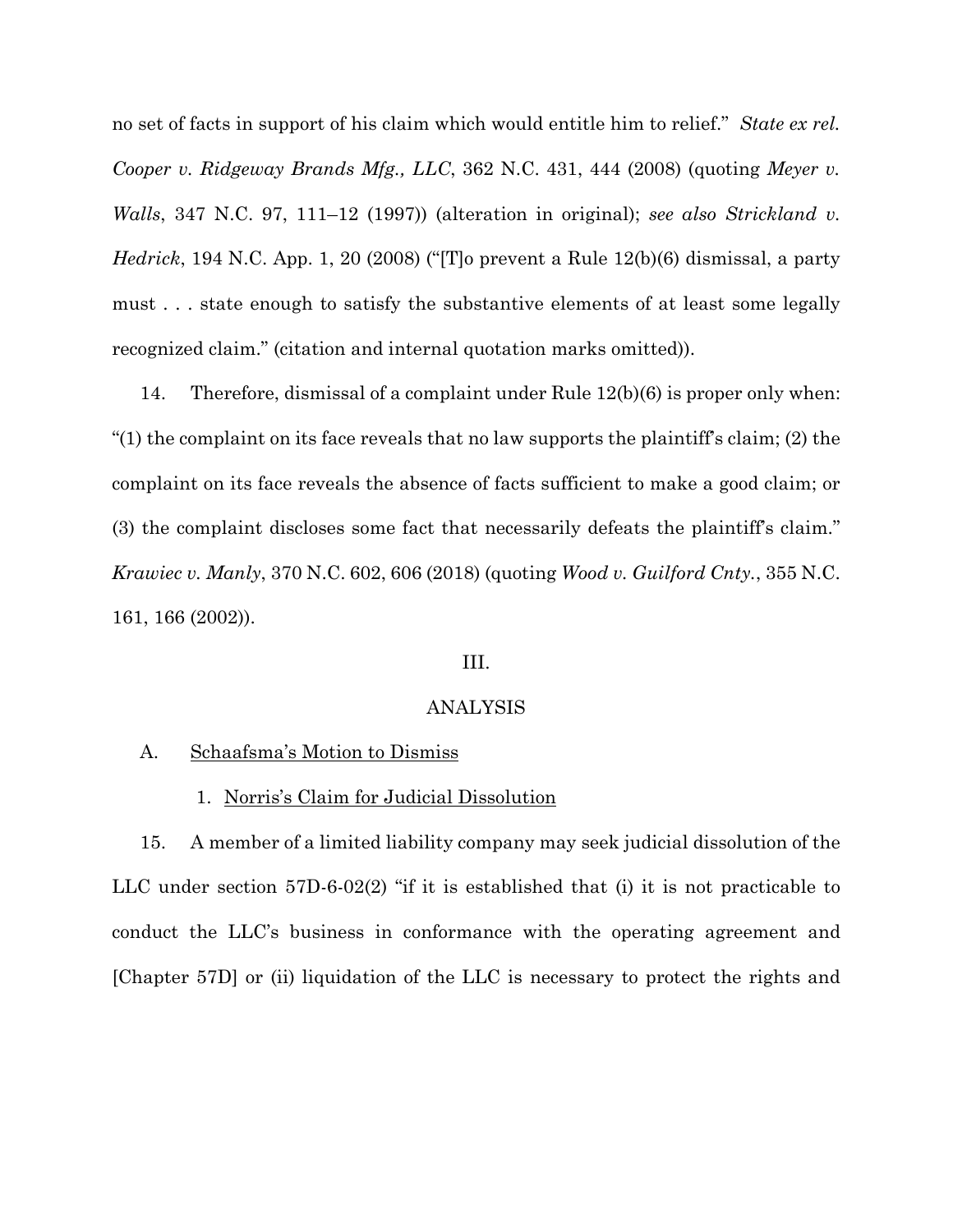interests of the member."[4](#page-7-0) N.C.G.S. 57D-6-02(2). The Court notes that the first prong is conjunctive, requiring the member to show impracticability under both the operating agreement and Chapter 57D to permit dissolution under this subsection. Norris contends that his pleadings satisfy both prongs of section 57D-6-02(2).

# a. Conducting Business in Conformance with Greymont's Operating Agreement

16. Norris argues that Greymont cannot continue its business in conformance with its operating agreement because Schaafsma's derivative suit is Greymont's only material business activity and the parties' disagreement over whether to pursue that litigation amounts to a deadlock over Greymont's day-to-day operations—which Norris argues is "a well-established basis for dissolution." (Am. Compl. ¶¶ 54, 56–57, 62.)

17. In seeking dismissal, Schaafsma contends that Norris has failed to establish his entitlement to dissolution because Norris's allegations show that the deadlock Norris complains of is a discrete disagreement that has not prevented Norris and Schaafsma from effectively managing Greymont's other daily operations in accordance with Greymont's operating agreement. (Schaafsma's Br. Supp. Mot. Dismiss and Surreply to Receiver Mot. 14–17.) For his support, Schaafsma points to portions of the Amended Complaint showing that he and Norris are cooperating on

<span id="page-7-0"></span><sup>4</sup> This Court has observed that "[j]udicial dissolution is a remedy left largely to the discretion of the trial court, and this is so even where a party establishes a statutory ground for dissolution." *Reid Pointe, LLC v. Stevens*, 2008 NCBC LEXIS 16, at \*11–12 (N.C. Super. Ct. Aug. 18, 2008). *See, e.g.*, *Brady v. Van Vlaanderen*, 261 N.C. App. 1, 4 (2018) ("Judicial dissolution is a remedy that rests within the trial court's sound discretion.") (citation and internal quotation marks omitted).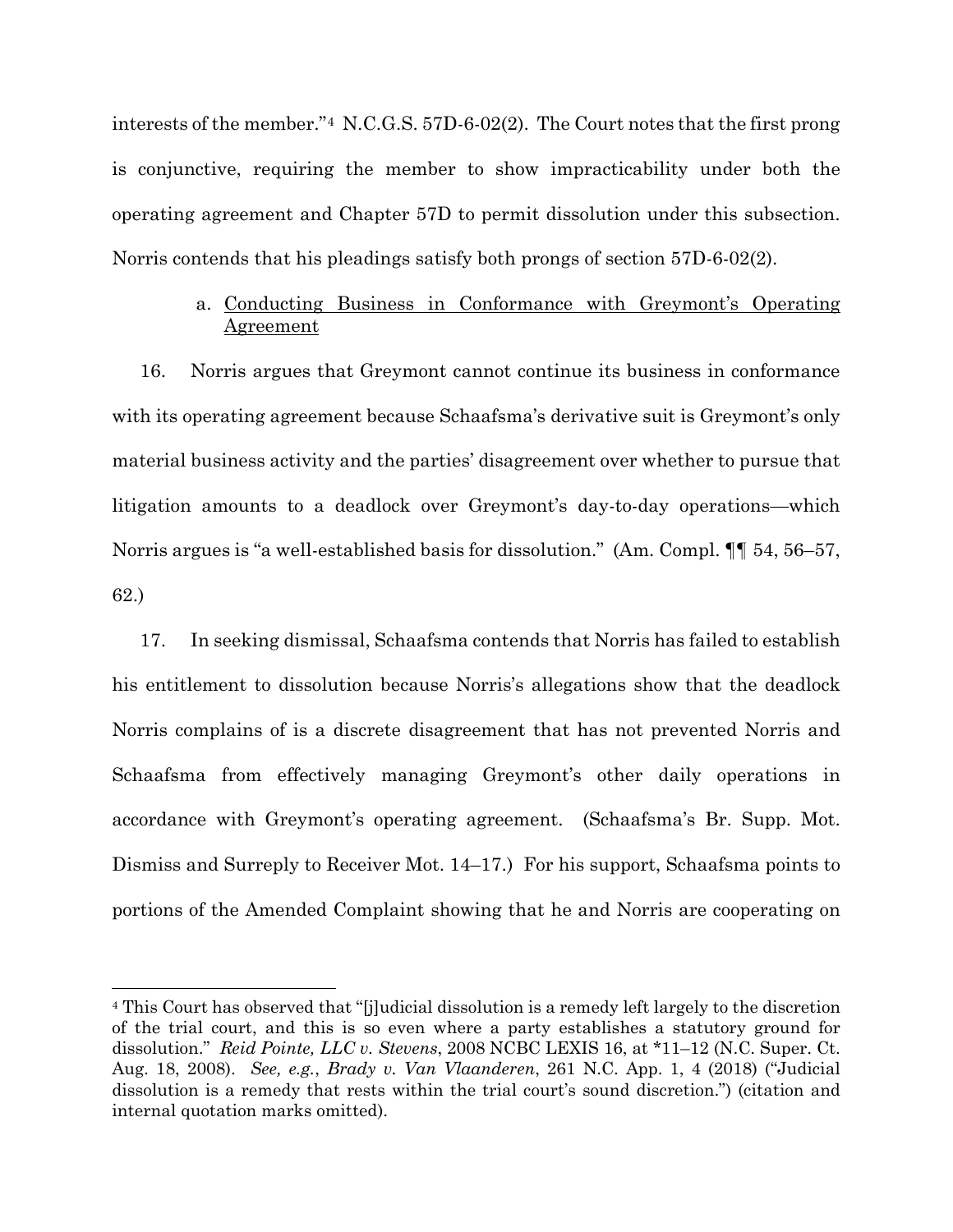daily management decisions about 522 Harrington and that they agreed to terminate the development agreement for 512 Gordon even after Norris filed this dissolution action. (Am. Compl. ¶¶ 12, 54; Schaafsma's Br. Supp. Mot. Dismiss and Surreply to Receiver Mot. 16–17.)

18. The Court finds that Schaafsma has the better of this dispute on Norris's current pleading.

19. First, while Norris alleges that the derivative suit is Greymont's only "*material* continuing business activity[,]" (Am. Compl. ¶ 54 (emphasis added)), the descriptor "material" is a legal term and its use here states a legal conclusion that the Court may ignore under Rule 12(b)(6). *See, e.g.*, *Simmons v. Kross Lieberman & Stone, Inc.*, 228 N.C. App. 425, 428 (2013) (noting that a court need not accept legal conclusions as true under Rule 12(b)(6)).

20. Next, taking all of Norris's allegations in the Amended Complaint as true, Norris has not pleaded that activity relating to Schaafsma's derivative action comprises all or even substantially all of Greymont's current operations at this time. To the contrary, Norris pleads that Greymont still has a receivable that it must collect on the 522 Harrington project, (Am. Compl. ¶ 13), and although Norris alleges that the 522 Harrington project is "essentially complete[,]" (Am. Compl. ¶ 4), or "substantially complete[,]" (Am. Compl. ¶ 54), he also pleads that work remains to be done on the 522 Harrington project before Greymont's responsibilities in connection with the project are concluded, (Am. Compl. 13). Significantly, Norris does not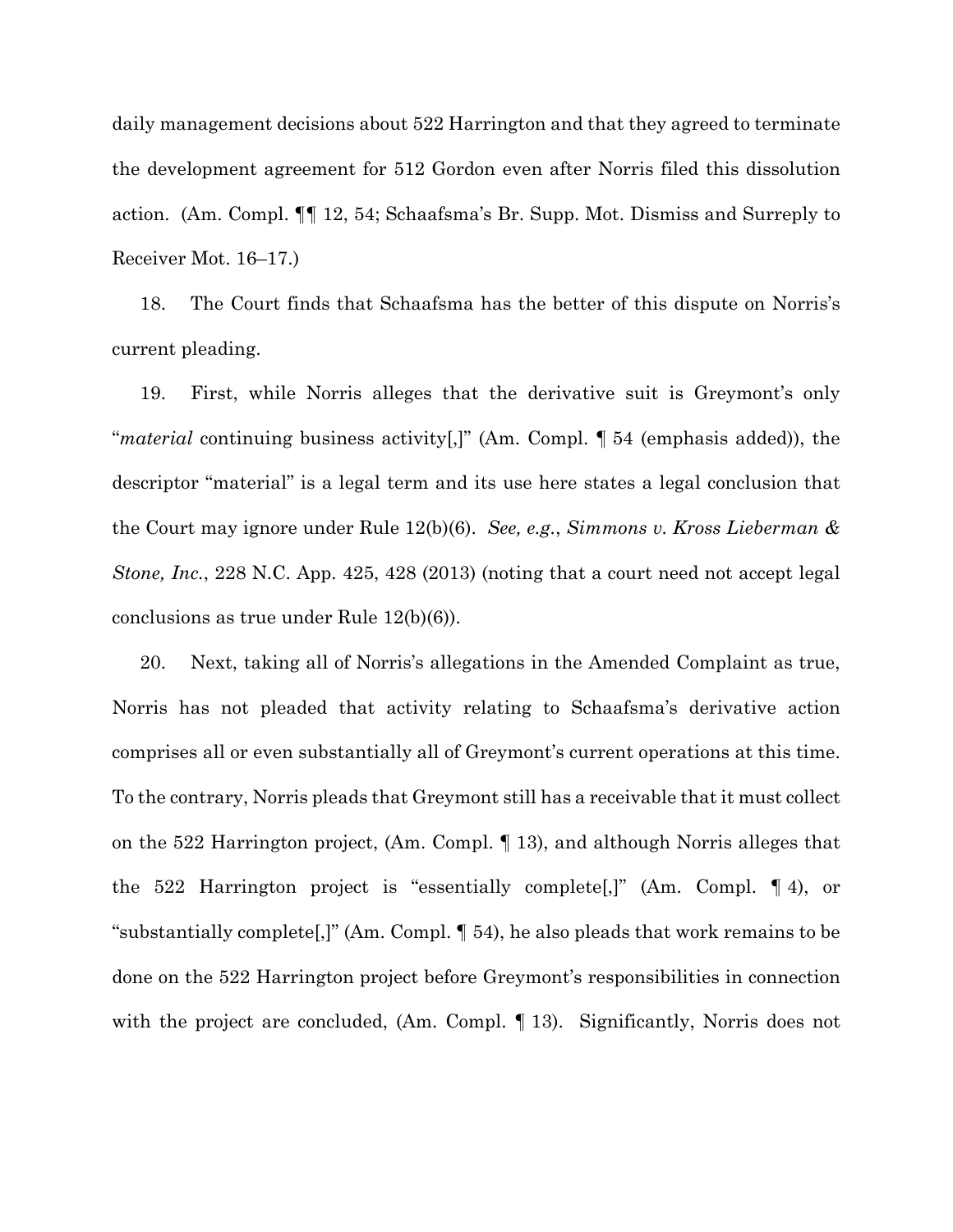allege that he and Schaafsma disagree, much less are deadlocked, over how to complete any of the remaining work to be performed on the 522 Harrington project.

21. Finally, some of Norris's allegations contradict his claim that Norris and Schaafsma are deadlocked on daily management decision-making for Greymont. In particular, Norris alleges that, even while the derivative suit was pending, he and Schaafsma agreed to terminate Greymont's development services agreement on the 512 Gordon project, and both agree that Greymont should wind down its affairs and are taking steps to do so. (*See* Am. Compl. ¶¶ 4, 54). Such cooperative activity refutes Norris's claim that the parties' pleaded disagreement reflects a level of "discord [that] pervades every aspect of [the parties'] management" of Greymont. *See Battles v. Bywater, LLC,* 2014 NCBC LEXIS 54, at \*17, 19, 22 (N.C. Super. Ct. Oct. 31, 2014) (concluding dissolution was appropriate where the LLC's co-equal member-managers were "unable to reach agreement with respect to even the most basic management decisions," including "day-to-day operations" of the company).

22. Instead, the Court concludes that the parties' pleaded cooperation and agreement in managing various aspects of Greymont's ongoing business operations show as a matter of law that the parties can conduct Greymont's business in conformance with Greymont's operating agreement. *See 759 Ventures, LLC v. GCP Apt. Inv'rs, LLC*, 2018 NCBC LEXIS 44, at \*8–11 (N.C Super. Ct. May 9, 2018) (rejecting dissolution where member-managers "undoubtedly ha[d] their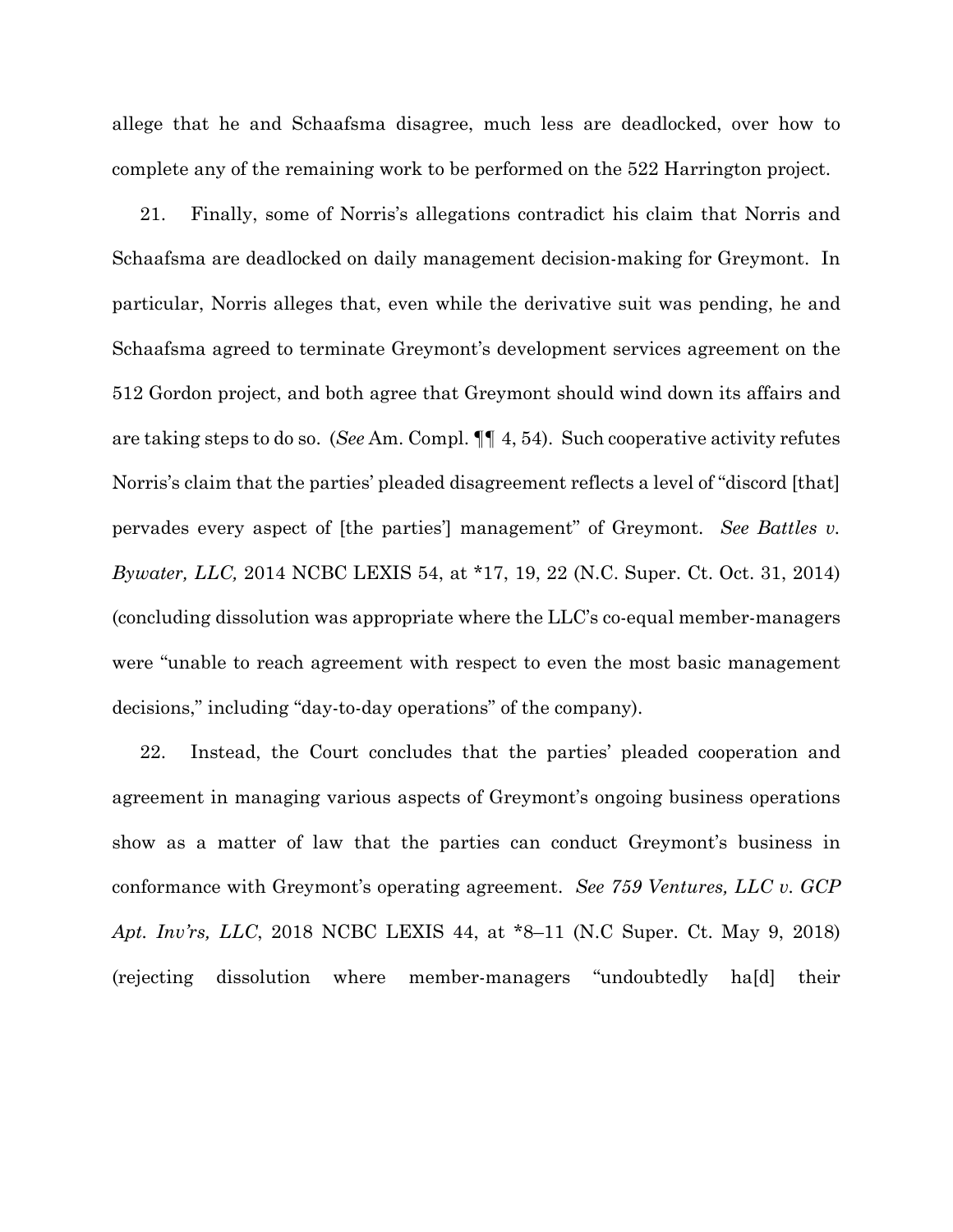disagreements" over operations but were still "more or less on the same page as to two of [their] four properties").[5](#page-10-0) 

### b. Conducting Business in Conformance with Chapter 57D

23. Norris further pleads that it is impracticable to conduct Greymont's business in conformance with Chapter 57D because the parties' disagreement over the derivative action makes it "impossible for [Greymont] to exercise its statutory right to move for the appointment of an independent person to make a best interests determination under [section] 57D-8-03(f)." (Am. Compl. ¶ 63.) That section provides, in relevant part, that "[t]he court may appoint a panel composed of one or more independent persons on *motion of the LLC* to make a determination whether the maintenance of the derivative proceeding is in the best interest of the LLC." N.C.G.S. § 57D-8-03(f) (emphasis added).

24. In moving to dismiss, Schaafsma argues that section 57D-8-03(f), by its plain language, permits only the LLC, not an LLC member like Norris, to move for the appointment of an independent person on behalf of the LLC. (Schaafsma's Reply Br. Supp. Mot. Dismiss 13, ECF No. 32.) He contends that Norris on his own simply lacks the voting power to cause Greymont to move for the appointment and that this failure to meet the statute's voting requirements does not impair the LLC's ability to

<span id="page-10-0"></span><sup>5</sup> Although *Battles* and *759 Ventures* reviewed motions for the appointment of a receiver, each decision examined the moving party's likelihood of success on that party's dissolution claim in assessing whether to appoint a receiver. The Court concludes that the analysis in each case is therefore relevant in evaluating whether Norris's dissolution claim survives dismissal under Rule 12(b)(6).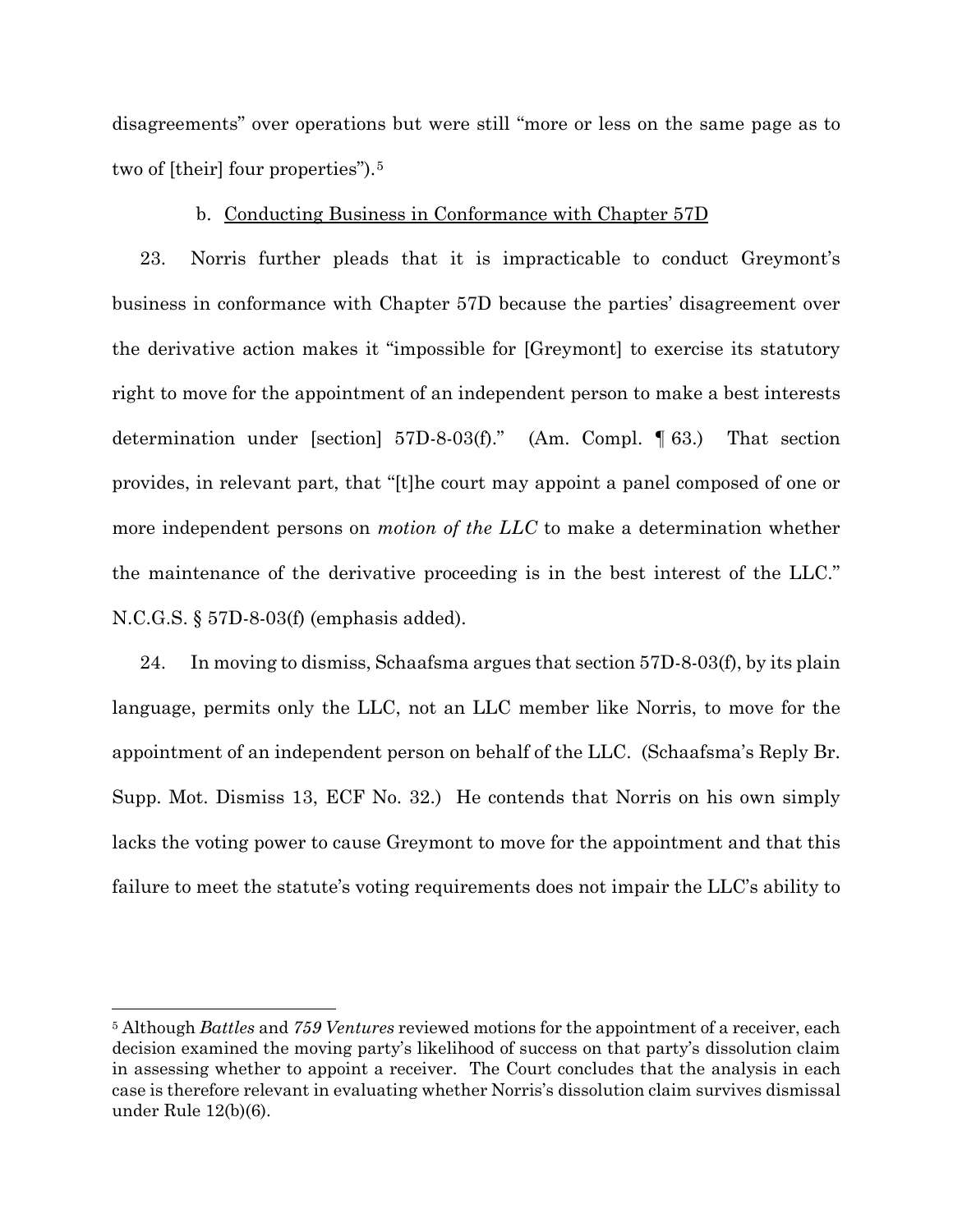operate in conformance with Chapter 57D. (Schaafsma's Br. Supp. Mot. Dismiss and Surreply to Receiver Mot. 17–21).

25. Norris argues in opposition that section 57D-8-03(f) gives Greymont the right to independent review and that Schaafsma's intransigence is preventing Greymont from filing a motion to exercise this statutory "right." (Pl.'s Br. Opp'n Def. James Schaafsma's Mot. Dismiss Verified First Am. Compl. 16, 21 [hereinafter Pl.'s Br. Opp'n Schaafsma's Mot. Dismiss Am. Compl.], ECF No. 31.) As such, Norris argues that operating Greymont in conformance with Chapter 57D is impracticable in the current circumstances. (Pl.'s Br. Opp'n Schaafsma's Mot. Dismiss Am. Compl. 20–23.)

26. The Court agrees with Schaafsma. By its plain language, section 57D-8- 03(f) conditions the Court's right to appoint an independent person on the presentation of a "motion of the LLC"—not, as Norris argues, on the presentation of a motion of a member in a deadlocked LLC or through some other device. Indeed, while Chapter 57D contains numerous provisions by which a member has a right to take certain legal action, *see, e.g.*, § 57D-6-02 (providing that "a member" may bring an action to dissolve an LLC); § 57D-8-01 (providing that "a member may bring a derivative action"), the General Assembly did not elect to include among those rights the right to present a motion authorizing the Court to appoint an independent person under section 57D-8-03(f). *See, e.g.*, *Town of Pinebluff v. Moore Cnty.*, 374 N.C. 254, 256 (2020) (noting that courts "assume that the Legislature acted with full knowledge of prior and existing law") (cleaned up). The General Assembly vested that right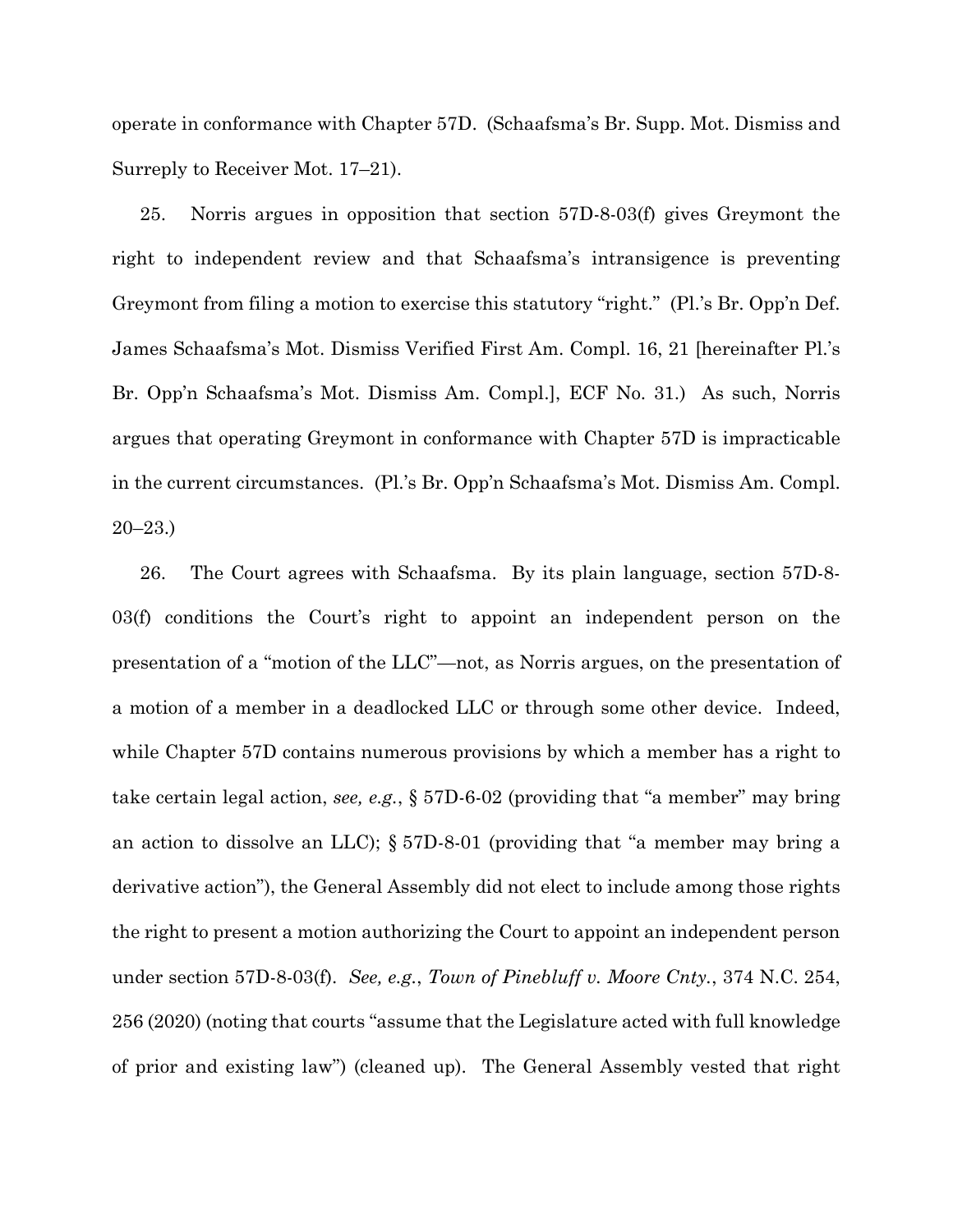solely in the LLC, and the fact that an LLC may not reach agreement to bring such a motion does not deny the LLC a statutory right or reflect the LLC's inability to conduct business operations in conformance with Chapter 57D.

27. Therefore, for the reasons set forth above, the Court concludes that Norris has failed to plead that it is not practicable to conduct Greymont's business in conformance with either its operating agreement or Chapter 57D, much less both. As a result, Norris's dissolution claim may not be sustained under section 57D-6-02(2)(i).

#### c. Liquidation as Necessary to Protect the Rights and Interests of Member

28. Although the Court has concluded that Norris has failed to plead that it is not practicable to conduct Greymont's business in conformance with its operating agreement and Chapter 57D, Norris may still satisfy section 57D-6-02(2) if he successfully pleads that "liquidation of the LLC is necessary to protect [his] rights and interests[.]" N.C.G.S. § 57D-6-02(2). Norris contends he has met his pleading burden for several reasons, including that: (i) "518 Morehead must expend funds on attorney fees in defense of the lawsuit that would otherwise be distributable to members, including 4Line, in which [he] has a 25% interest"; (ii) he has suffered "the embarrassment of being associated with the filing of a nuisance lawsuit in the name of a company that [he] co-founded against a company that is managed by 4Line"; and (iii) Greymont faces the possibility of Rule 11 sanctions based on Schaafsma's filing and maintenance of a frivolous derivative suit. (Pl.'s Br. Opp'n Schaafsma's Mot. Dismiss Am. Compl. 23; Am. Compl. ¶¶ 49, 64.)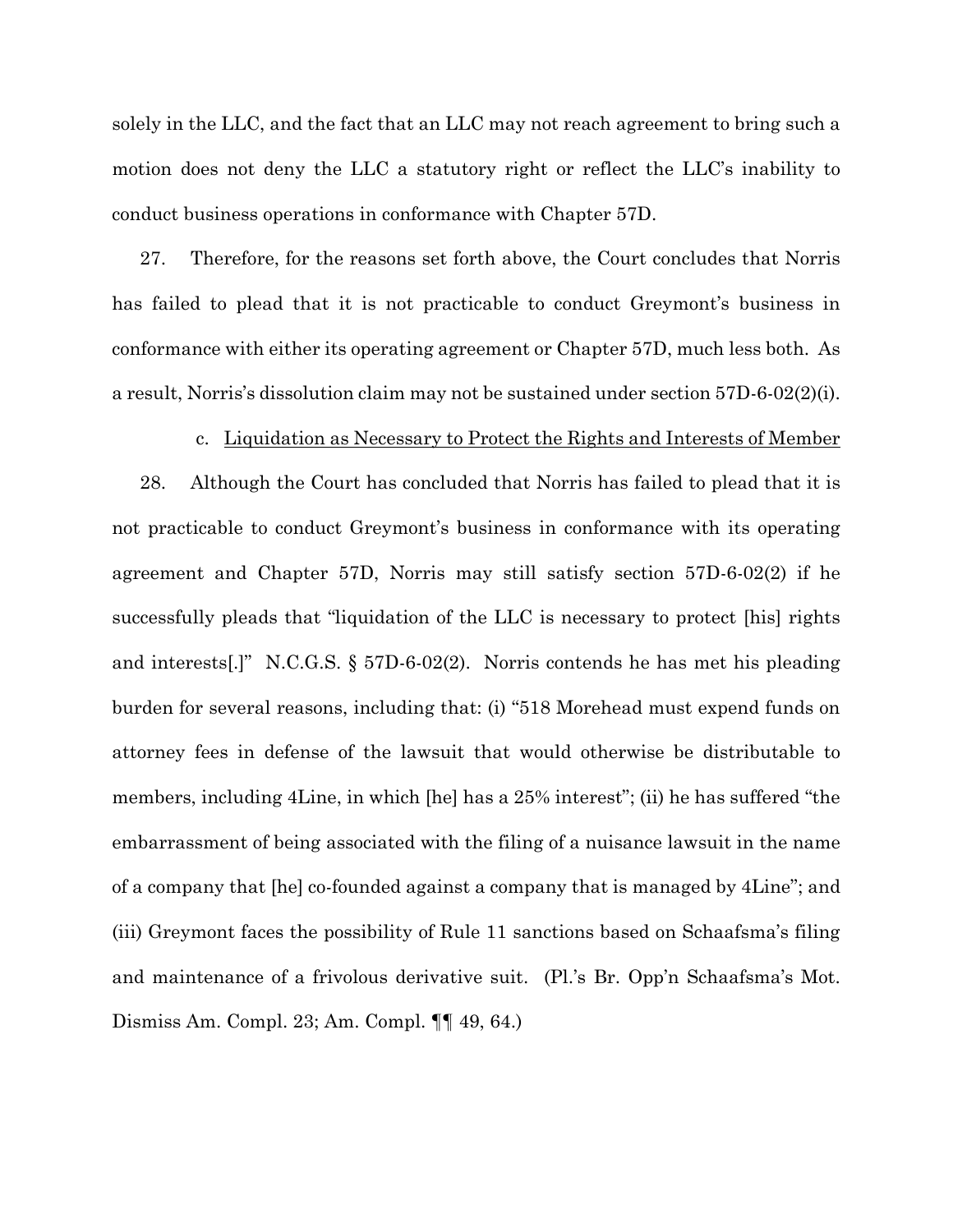29. Schaafsma moves to dismiss the claim for judicial dissolution, contending that section 57D-6-02 only protects a member's rights and interests in the LLC that he or she is attempting to dissolve. Schaafsma therefore asserts that Norris's contentions that Greymont should be dissolved to spare Norris from professional embarrassment and to enable 518 Morehead to make distributions to him as a member of 4Line are irrelevant under section 57D-6-02 because neither consideration implicates Norris's rights and interests in Greymont. (Schaafsma's Br. Supp. Mot. Dismiss and Surreply to Receiver Mot. 21.) As to Rule 11 exposure, Schaafma noted at the Hearing that Norris has not pleaded that sanctions have either been threatened or sought based on the filing and maintenance of Schaafsma's derivative action.[6](#page-13-0) Accordingly, Schaafsma contends that Norris fails to meet the requirements of 57D-6-02(ii).

30. The Court again agrees with Schaafsma.

31. First, the North Carolina Court of Appeals has interpreted nearly identical "rights and interests" language in Chapter 55's dissolution provision to refer to the " 'rights or interests' the complaining shareholder has in the corporation" sought to be dissolved. *Foster v. Foster Farms*, 112 N.C. App. 700, 709 (1993) (citing *Meiselman v. Meiselman*, 309 N.C. 279, 301 (1983)). The Court therefore concludes likewise that the "rights and interests" referenced in section 57D-6-02(2)(ii) are those that the complaining member has in the LLC that the member is seeking to dissolve. Thus,

<span id="page-13-0"></span><sup>6</sup> Although Schaafsma's counsel advised the Court at the Hearing that no motions seeking sanctions against Greymont have been filed in the derivative action, the Court limits its review to the allegations of the Amended Complaint in ruling upon Defendant's Motion to Dismiss under Rule 12(b)(6).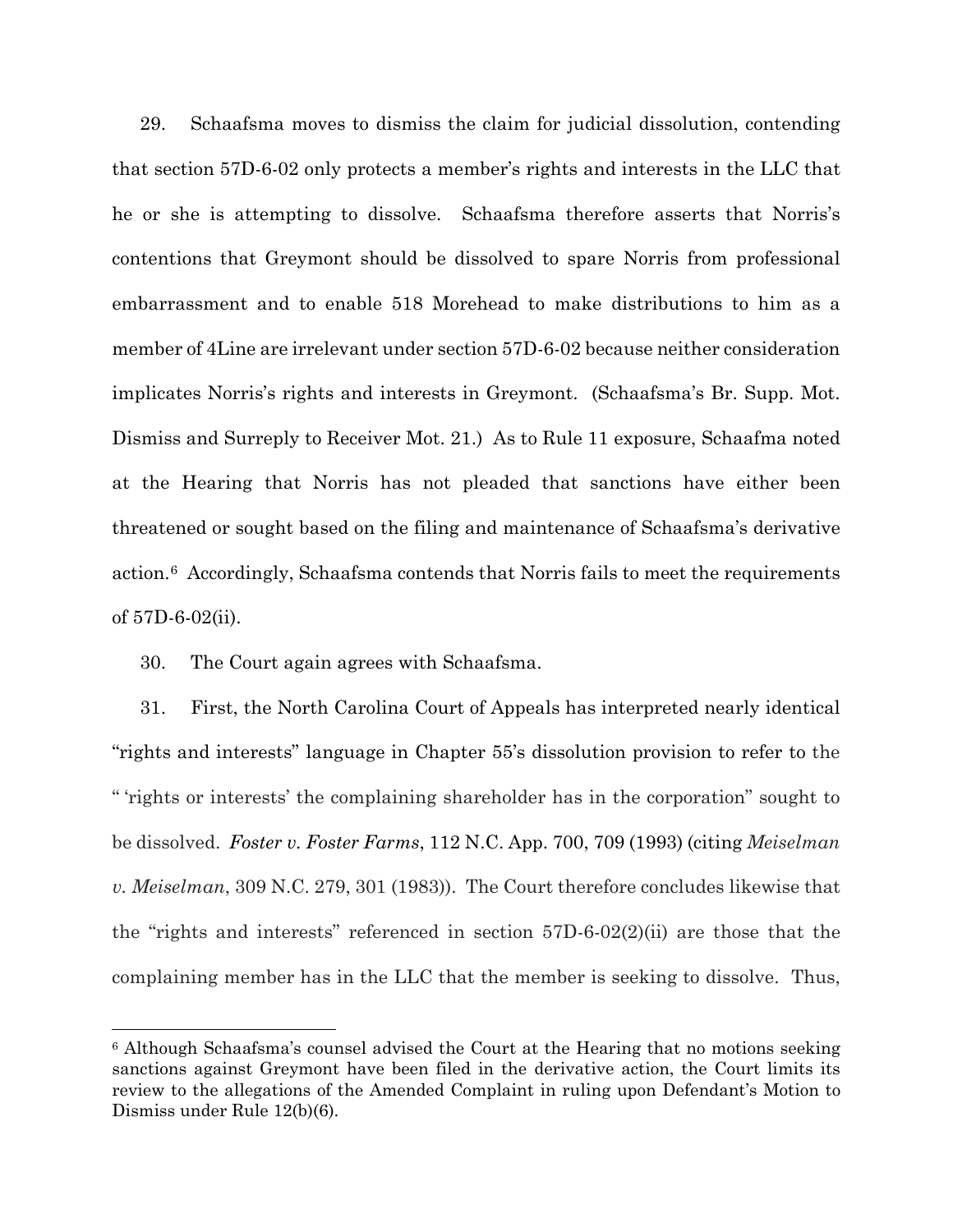the Court agrees with Schaafsma that Norris's claims of professional embarrassment and impairment of his interest in Morehead 518 are insufficient grounds to merit dissolution of Greymont under section 57D-6-02(ii).

32. Norris's speculation that Greymont may face sanctions for Schaafsma's derivative action is likewise insufficient to satisfy section 57D-6-02(2)(ii). Not only is it likely that the imposition of any such sanctions would be levied against the filer and signer Schaafsma, not Greymont, the nominal defendant, but also Norris has not pleaded that Rule 11 sanctions have been threatened or sought in the nearly five months since Schaafsma filed his derivative action. As a result, there is no basis to conclude that liquidation of the LLC is necessary to protect Norris's rights and interests in Greymont on this ground. The Court thus concludes that Norris has failed to meet the requirements of section 57D-6-02(2)(ii).

33. Accordingly, because Norris has failed to plead his entitlement to judicial dissolution under either prong of N.C.G.S. § 57D-6-02(2), Norris's claim for judicial dissolution must be dismissed.[7](#page-14-0)

## 2. Norris's Alternative Claim for Appointment of Independent Person

34. Schaafsma moves under Rules 12(b)(1) and 12(b)(6) to dismiss Norris's alternative claim for the appointment of an independent person under section 57D-8-03(f). He first argues under Rule 12(b)(1) that the Court lacks subject matter jurisdiction because the authority to appoint an independent person under section 57D-8-03(f) rests with the court in which the derivative action is pending—here the

<span id="page-14-0"></span><sup>7</sup> Because conditions permitting Greymont's dissolution may arise in the future, the Court will dismiss Norris's dissolution claim without prejudice.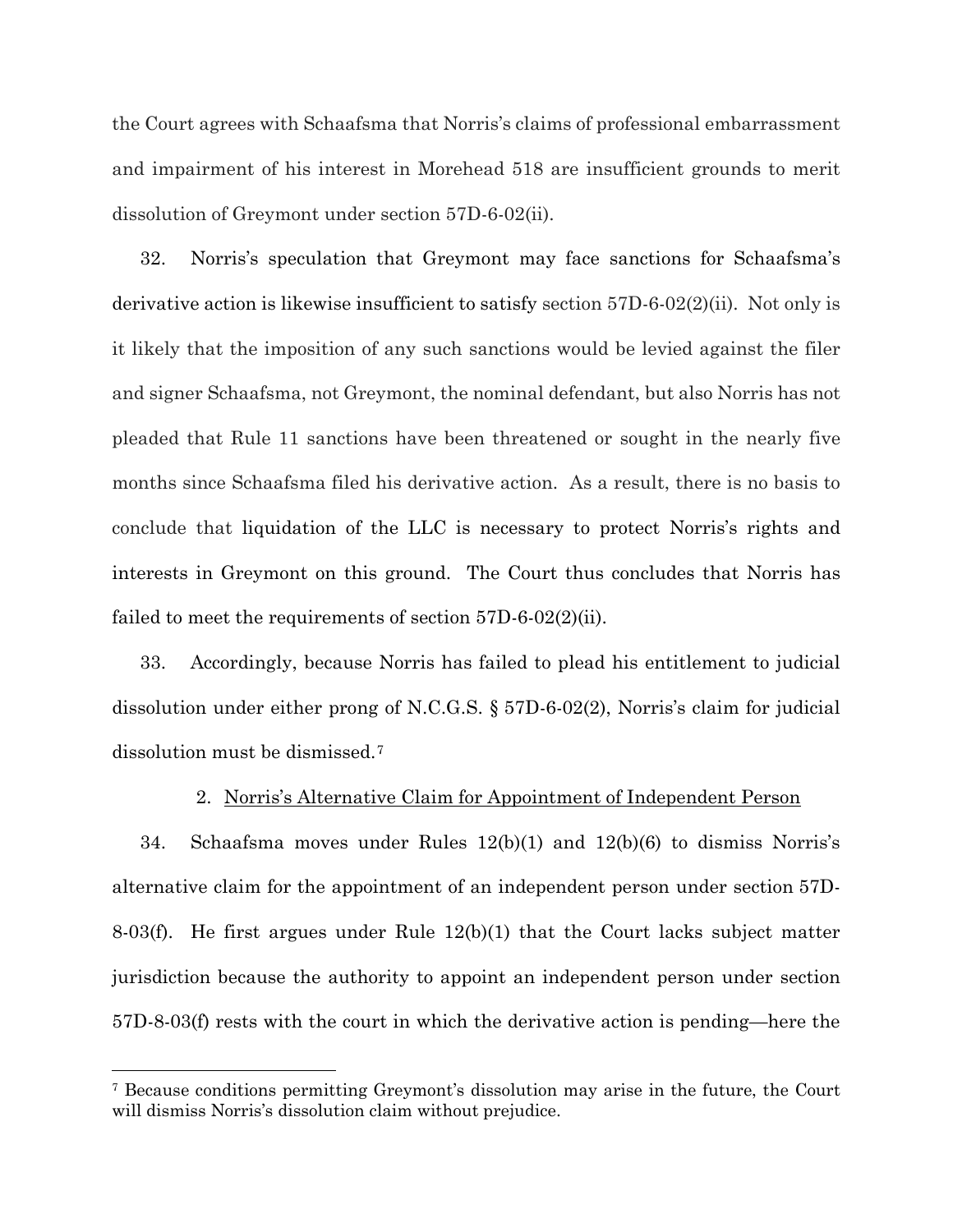judges presiding in *Schaafsma v. 518 Morehead and Greymont*, 21 CVS 12254, now pending in Wake County Superior Court. (Schaafsma's Br. Supp. Mot. Dismiss and Surreply to Receiver Mot. 27.) He also seeks dismissal under Rule 12(b)(6) on the same grounds he advanced in arguing that Greymont's business can be conducted in conformance with Chapter 57D. (Schaafsma's Reply Br. Supp. Mot. Dismiss 13.)

35. In opposition to the Motion to Dismiss under Rule 12(b)(1), Norris relies on section 57D-6-03(c), which he argues separately permits the Court to appoint an independent person. (Pl.'s Br. Opp'n Schaafsma Mot. Dismiss Am. Compl. 27.) That section provides: "[In a dissolution action under section 57D-6-02,] the court may issue injunctions, appoint one or more persons to serve as receiver with powers and duties the court may grant under [section] 57D-6-04, or take other action required to manage the LLC and its assets." N.C.G.S. § 57D-6-03(c). Norris argues that the appointment of an independent person is included within the "other action" permitted under section 57D-6-03(c). (Pl.'s Br. Opp'n Schaafsma's Mot. Dismiss Am. Compl. 24.) Additionally, Norris opposes the Motion to Dismiss under Rule 12(b)(6) by advancing the same arguments he made in opposition to Schaafsma's motion concerning whether Greymont could be operated in conformance with Chapter 57D.

36. The Court again agrees with Schaafsma. First, the Court agrees that the proper forum within which to raise a motion for the appointment of an independent person under section 57D-8-03(f) is the court in which Schaafsma's derivative action is currently pending, not in this separate dissolution action. *See* Russell M. Robinson, II, *Robinson on North Carolina Corporation Law*, 34.04[5] n. 69 (7th ed. 2019) (noting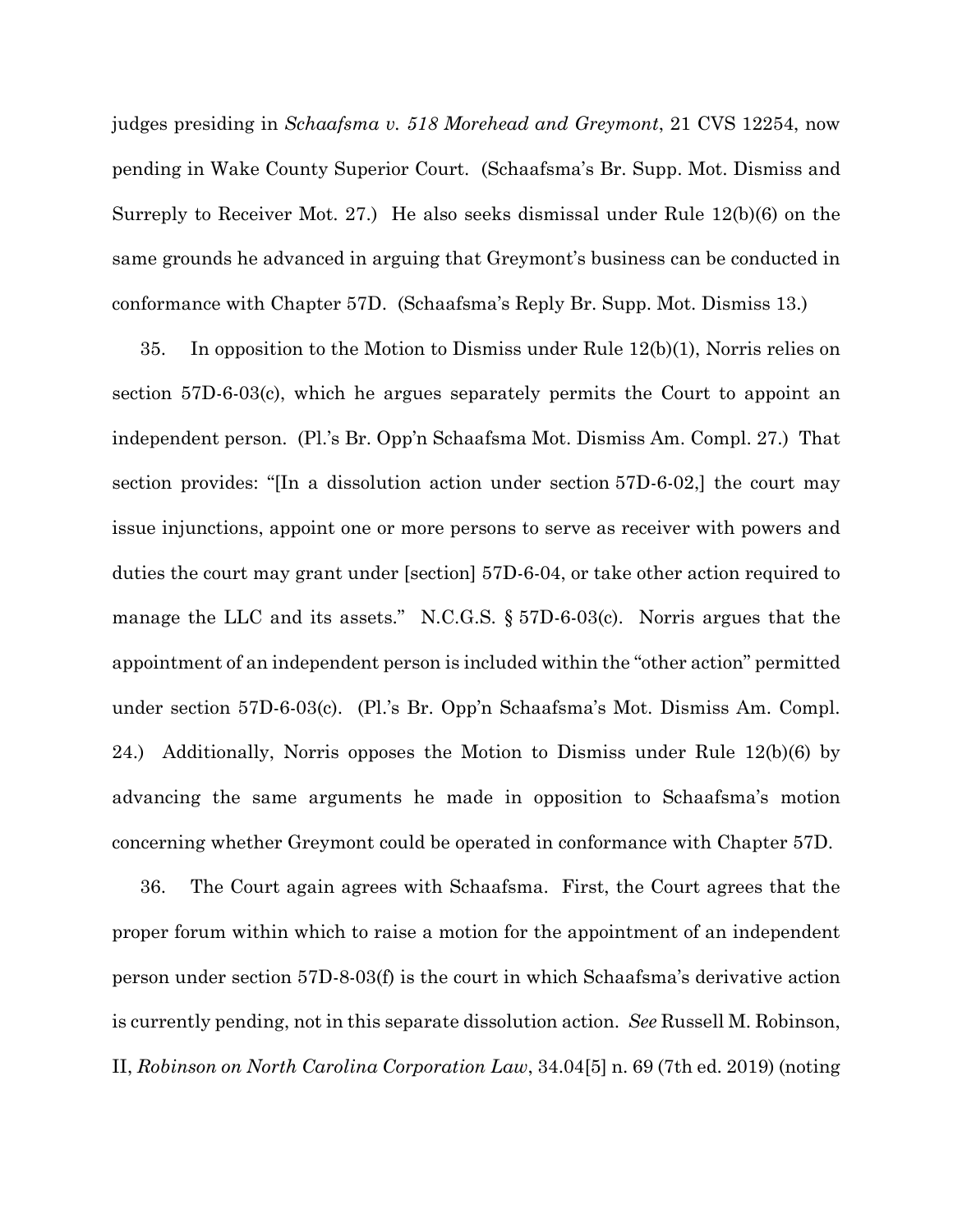that a determination concerning whether a suit's prosecution is in the LLC's best interests could be made "directly to the LLC managers or a subset of the managers" or, "in response to a request by the LLC, the [determination] could also be by a body *appointed by the derivative suit court*" under section 57D-8-03(f) (emphasis added)).

37. This conclusion is compelled by section 57D-8-03's plain language. That section references "the court" four times: (i) in subsection (a), which provides: *"[t]he court* shall dismiss a derivative proceeding on motion of the LLC if [the panel described in section 57D-8-03(f)] determines after conducting an inquiry upon which its conclusions are based that the maintenance of the derivative proceeding is not in the best interest of the LLC"; (ii) in the first sentence of subsection (d), which explains that in a derivative suit filed after a demand is rejected, "the complaint must allege particular facts that if proved would preclude *the court* from dismissing the derivative proceeding under subsection (a)"; (iii) in the third sentence of subsection (d), which sets forth discovery limits prior to "*the court's* ruling" on a defendant's motion to dismiss under subsection (a); and (iv) in subsection (f), which, as noted above, provides that "*[t]he court* may appoint a panel composed of one or more independent persons on motion of the LLC [to make the best interest determination]." (Emphasis added.)

38. It cannot be reasonably disputed that "the court" referenced in subsections (a) and (d) is the derivative suit court; indeed, any other reading would be nonsensical. Reading subsection (f) in the context of the statute as a whole, *see, e.g.*, *Porsh Builders, Inc. v. City of Winston-Salem*, 302 N.C. 550, 556 (1981) ("[A] statute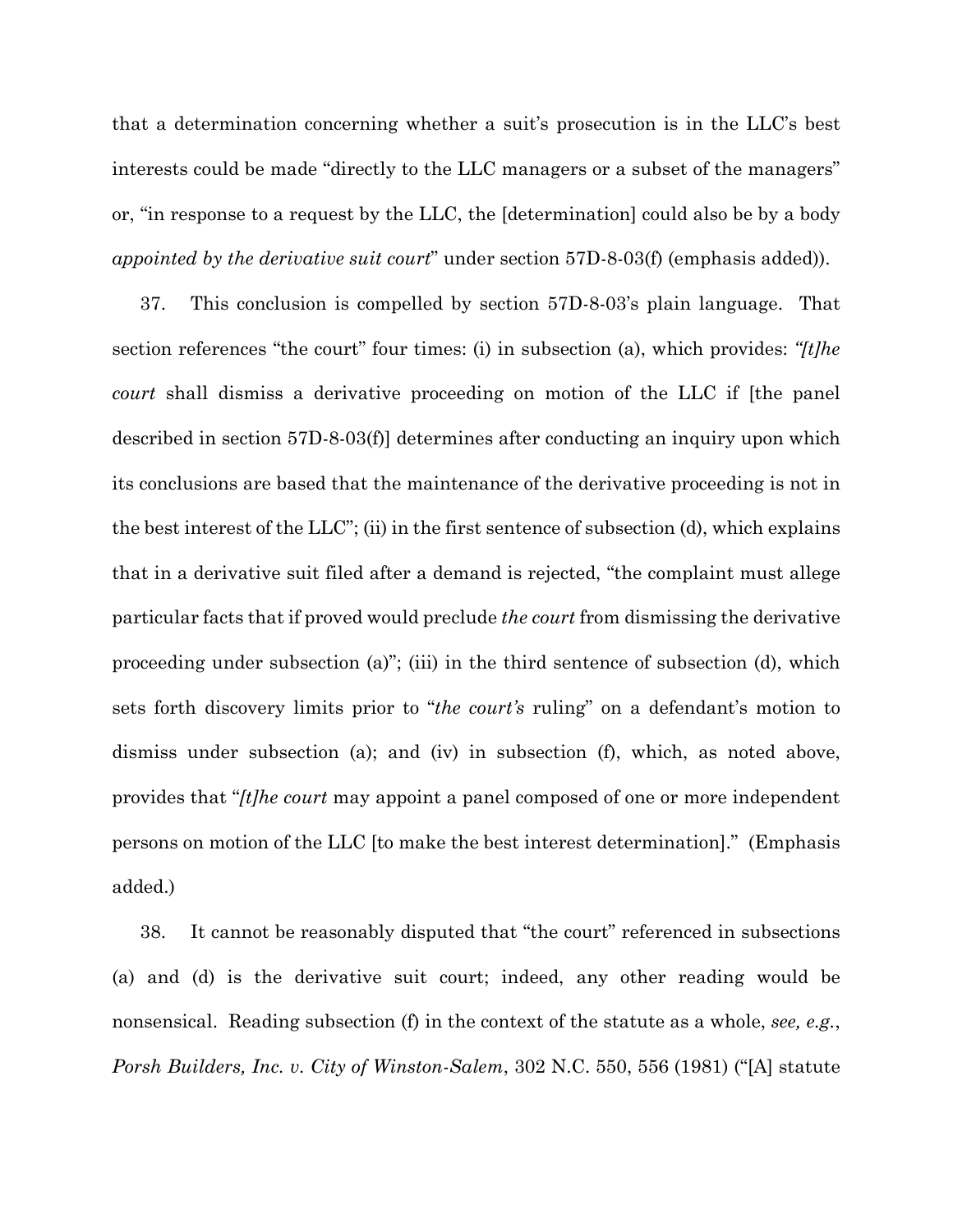must be considered as a whole[.]"), and particularly when considering the plain meaning of the term "the court" in the other subsections of the statute, *see, e.g.*, *State ex rel. Utilities Com. v. Duke Power Co.*, 305 N.C. 1, 13 (1982) ("All parts of the [same] act should be considered, and construed together."), the Court can reach but a single conclusion—that "the court" authorized to "appoint a panel composed of one or more independent persons on motion of the LLC" under section 57D-8-03(f) is necessarily the derivative suit court and no other. Norris's contention to the contrary is without merit. *See, e.g.*, *Raleigh Hous. Auth. v. Winston*, 376 N.C. 790, 795 (2021) ("When the term in the statute is unambiguous, the term 'should be understood in accordance with its plain meaning.' " (quoting *Fid. Bank v. N.C. Dep't of Revenue*, 370 N.C. 10, 20 (2017))).

39. Next, for the reasons set forth above, the Court concludes that a motion to appoint an independent person under section 57D-8-03(f) may only be made by the LLC, not, as Norris seeks to establish here, by an LLC member.

40. And last, Norris's resort to section 57D-6-03(c) is unavailing because his alternative claim is premised on the appointment of an independent person through section 57D-8-03(f), not through section 57D-6-03(c) or any other section of Chapter 57D. Moreover, even if Norris's invocation of section 57D-6-03(c) was properly before the Court, there is no evidence in that section's text or otherwise suggesting that our legislature intended that section's broad grant of authority to permit a trial court to evade specific statutory restrictions on available relief and remedies provided for elsewhere in Chapter 57D, including in section 57D-8-03(f). *See, e.g*., *State ex rel.*